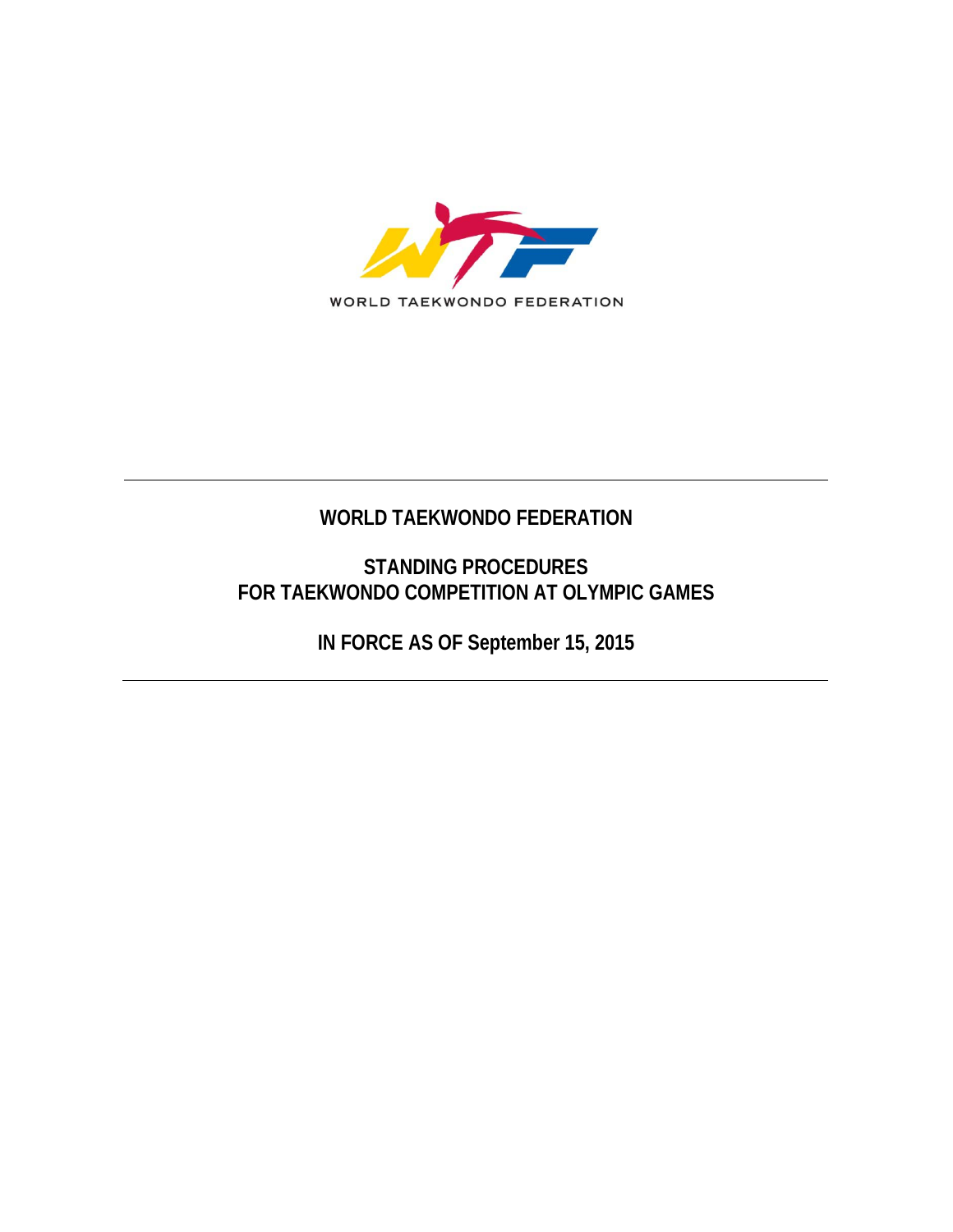| <b>Standing Procedures:</b> |  |
|-----------------------------|--|
| Table of Contents           |  |
|                             |  |

| Article 1  | Purpose                                             |                |
|------------|-----------------------------------------------------|----------------|
| Article 2  | <b>Competition Area</b>                             | 1              |
| Article 3  | <b>Weight Divisions</b>                             | 1              |
| Article 4  | Head of Team Meeting and Drawing of Lots            | $\overline{2}$ |
| Article 5  | <b>Competition Method</b>                           | 3              |
| Article 6  | <b>Technical Officials</b>                          | 5              |
| Article 7  | Appeal                                              | 6              |
| Article 8  | <b>Test Event</b>                                   | 6              |
| Article 9  | Criteria for Quota Allocation for the Olympic Games | 7              |
| Article 10 | Doping Test                                         | 9              |
| Article 11 | Fill-up Quota Procedure                             | 10             |
| Article 12 | <b>Entry Procedures</b>                             | 11             |
| Article 13 | <b>Other Matters</b>                                | 11             |

| Amended: April 2, 2012     | © World Taekwondo Federation<br>Seoul, Korea<br>All rights reserved |
|----------------------------|---------------------------------------------------------------------|
| Amended: June 7, 2013      | June 2015                                                           |
| Amended: September 5, 2013 | Published by the<br>World Taekwondo Federation                      |
| Amended: October 10, 2014  | Printed in Korea                                                    |
| Amended: May 10, 2015      |                                                                     |

Amended: September 15, 2015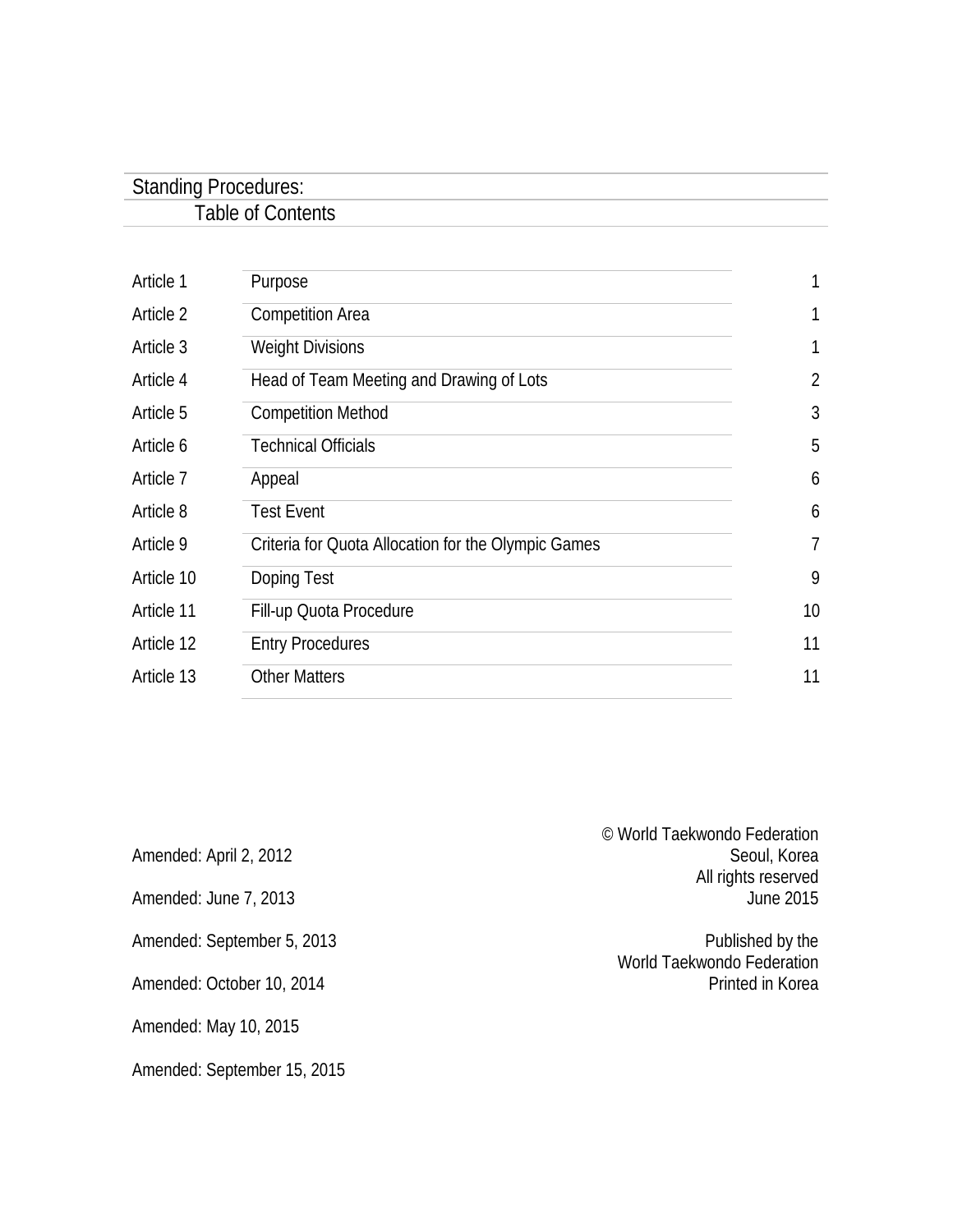

| _  |  |
|----|--|
| м. |  |

The purpose of this Standing Procedure, hereinafter known as the "Procedure," is to manage fairly and smoothly all matters pertaining to the taekwondo competition at the Olympic Games, in accordance with the Statutes of the World Taekwondo Federation, hereinafter known as "WTF Statues," and the Competition Rules of the WTF, hereinafter known as the "WTF Competition Rules."

Organizing Committees of the Olympic Games ("OCOGs") should refer to the most up-to-date WTF Rules and WTF Competition Rules for more detailed explanation of the Articles stated in the Procedure.

### Article 2: Competition Area

The Competition Area (one court) for the Olympic Games shall be installed on a platform 0.6m - 1m high from the base and the outer part of the Boundary Line shall be over 2m wide. The outer part of the platform shall be inclined at a gradient of less than 30 degrees for the safety of the contestants.

#### Article 3:

Weight Divisions

Weight divisions at the Olympic Games are divided as follows:

| <b>MALE DIVISION</b> |                           | <b>FEMALE DIVISION</b> |                           |
|----------------------|---------------------------|------------------------|---------------------------|
| Under 58kg           | Not exceeding 58kg        | Under 49 kg            | Not exceeding 49kg        |
| Under 68kg           | Over 58kg & not exceeding | Under 57kg             | Over 49kg & not exceeding |
|                      | 68kg                      |                        | 57kg                      |
| Under 80kg           | Over 68kg & not exceeding | Under 67kg             | Over 57kg & not exceeding |
|                      | 80kg                      |                        | 67kg                      |
| Over 80kg            | Over 80kg                 | Over 67kg              | Over 67kg                 |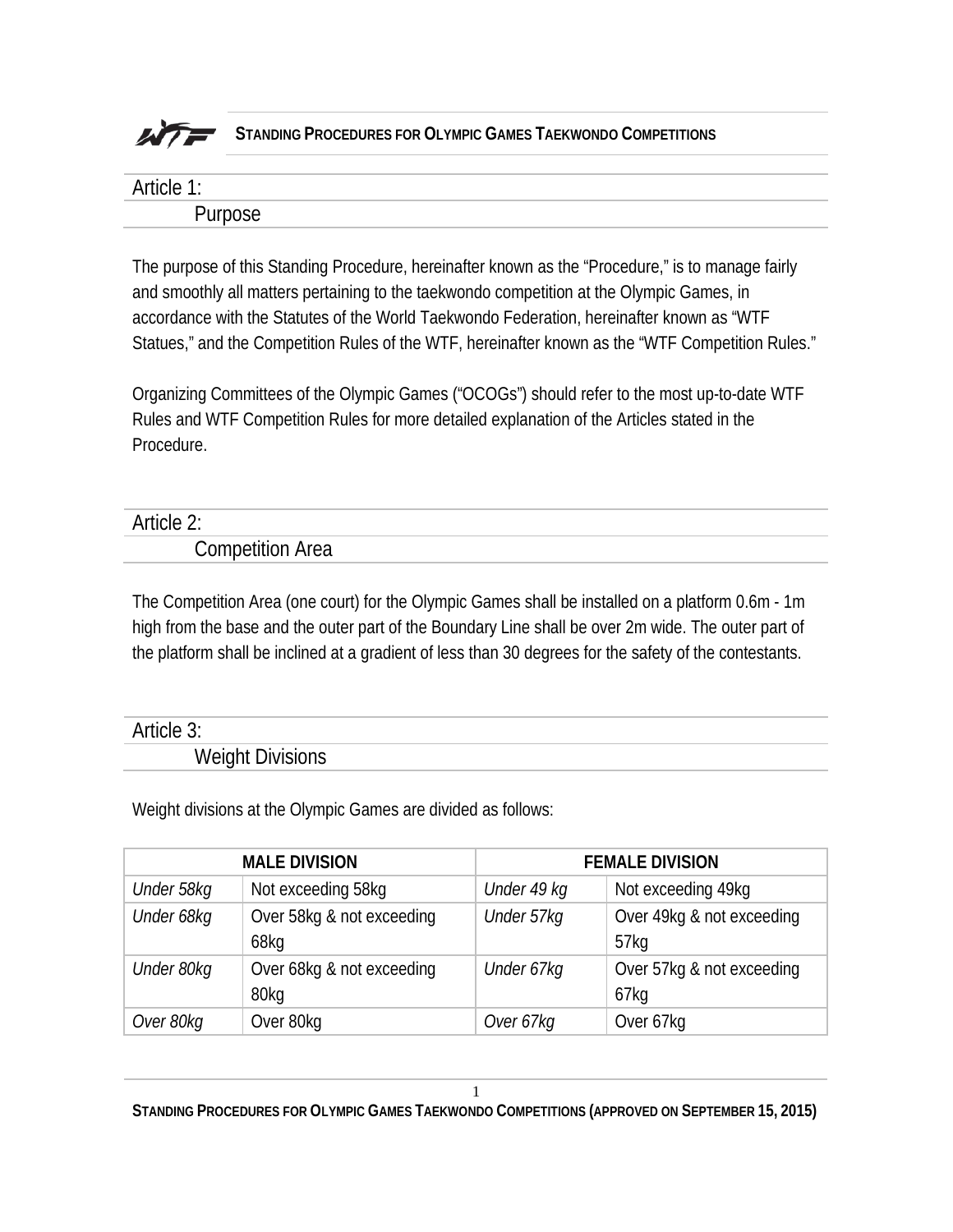

| Article 4: |                                                                                                                                                                                                                                                                                                                                                                                                                                                                                                                                                                                                        |  |  |
|------------|--------------------------------------------------------------------------------------------------------------------------------------------------------------------------------------------------------------------------------------------------------------------------------------------------------------------------------------------------------------------------------------------------------------------------------------------------------------------------------------------------------------------------------------------------------------------------------------------------------|--|--|
|            | Head of Team Meeting and Drawing of Lots                                                                                                                                                                                                                                                                                                                                                                                                                                                                                                                                                               |  |  |
| 4.1        | Head of team meeting and drawing of lots shall be conducted under the joint control of the<br>Technical Delegate of the WTF and the OCOGs two (2) days prior to the first competition<br>day.                                                                                                                                                                                                                                                                                                                                                                                                          |  |  |
| 4.2        | Based on the WTF Olympic Ranking as of July 1, 2016, all ranked athletes will be seeded<br>in the order of their ranks, while the rest of the athletes will be drawn randomly.                                                                                                                                                                                                                                                                                                                                                                                                                         |  |  |
| 4.3        | There shall be no reseeding and no redraw even if two athletes are all disqualified in same<br>bracket.                                                                                                                                                                                                                                                                                                                                                                                                                                                                                                |  |  |
| 4.4        | The seeded athletes of each weight division will be announced on WTF website at the<br>earliest on July 18, 2016 based on July 1, 2016 Olympic Ranking after completion of<br>entry submission process. If the athlete from the host nation has not been seeded within<br>the 4 <sup>th</sup> places based on his/her Olympic Ranking, he/she will be seed at the 4 <sup>th</sup> position.                                                                                                                                                                                                            |  |  |
|            | The Olympic Games host nation's National Olympic Committee / national federation shall<br>receive four (4) automatic qualified athletes' places. All the four athletes shall be seeded in<br>fourth place or higher if they individually hold an Olympic ranking of 1 to 3 on the 1 <sup>st</sup> of July<br>2016. The host nation can choose not to accept the 4th place automatic seeding but this will<br>apply to the whole of the host nation's team not just to certain individuals. The host<br>nation's national federation must confirm its position no later than 31 <sup>st</sup> May 2016. |  |  |
| 4.5        | After the announcement of seeded athletes, there shall be, in principle, no change of<br>seeding order. In the case that the seeded athletes cannot compete due to some reasons,<br>the next highest seeded athlete will take up the position, and so forth. Once the list of<br>seeded athletes is handed over to the OCOG at the latest 1 hour before the draw, there                                                                                                                                                                                                                                |  |  |

shall be no further change of seeded athletes.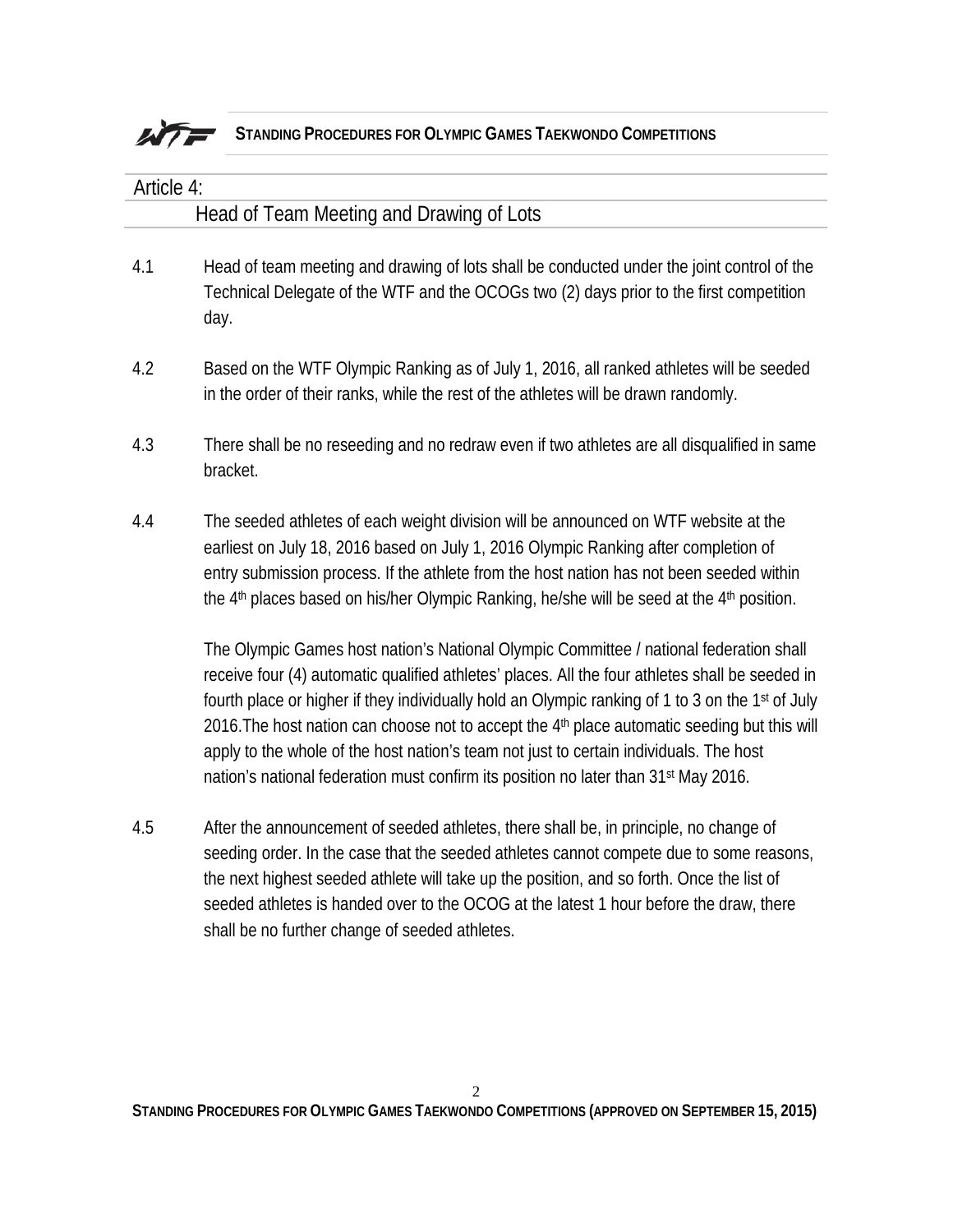

## Article 5: Competition Method

5.1 Taekwondo competition at the Olympic Games shall be conducted in a single elimination tournament system with repêchage for the bronze medal contest. The winner of the final contest will receive the gold medal and the loser will receive the silver medal.

> The repêchage shall be conducted among all contestants who lost to the two finalists in the elimination phase. In the repêchage, the losers of the semifinals during the elimination phase will be seeded directly to each of the repêchage finals, but on the opposite sides of the bracket. Other losers will advance to the repêchage unseeded, at the same side of the bracket in which they contested during the elimination phase.

The two winners of the repêchage finals (Bronze medal contests) will each receive a bronze medal.

The contestants who have been disqualified from the tournament based on disciplinary decision from Competition Supervisory Board cannot advance to Repechage.

- 5.2 In the event of a tied score, a  $4<sup>th</sup>$  round of two minutes, also known as the golden point round, will be conducted after a minute of rest following the 3<sup>rd</sup> round. In principle, any points, be it *Gam-jeom* or *Kyong-go*, from the previous three rounds shall not be taken into consideration in the golden point round. However, in the event of a tied score after the end of the golden point round, the winner shall be decided based on order of the following criteria:
	- 5.2.1 The contestant who achieved a higher number of hits registered by the PSS during the 4th round;
	- 5.2.2 If number of hits registered by the PSS is tied, the contestant who received less numbers of a Kyong-go and Game-jeon (=2 Kyong-gos) during all four rounds;
	- 5.2.3 If 5.2.1 and 5.2.2 are the same, the referee and judges shall determine superiority based on the content of the 4th round.

When a contestant scores the first point in the golden point round, he or she shall be declared the winner. When a contestant receives two Kyong-gos or one *Gam-jeom* in the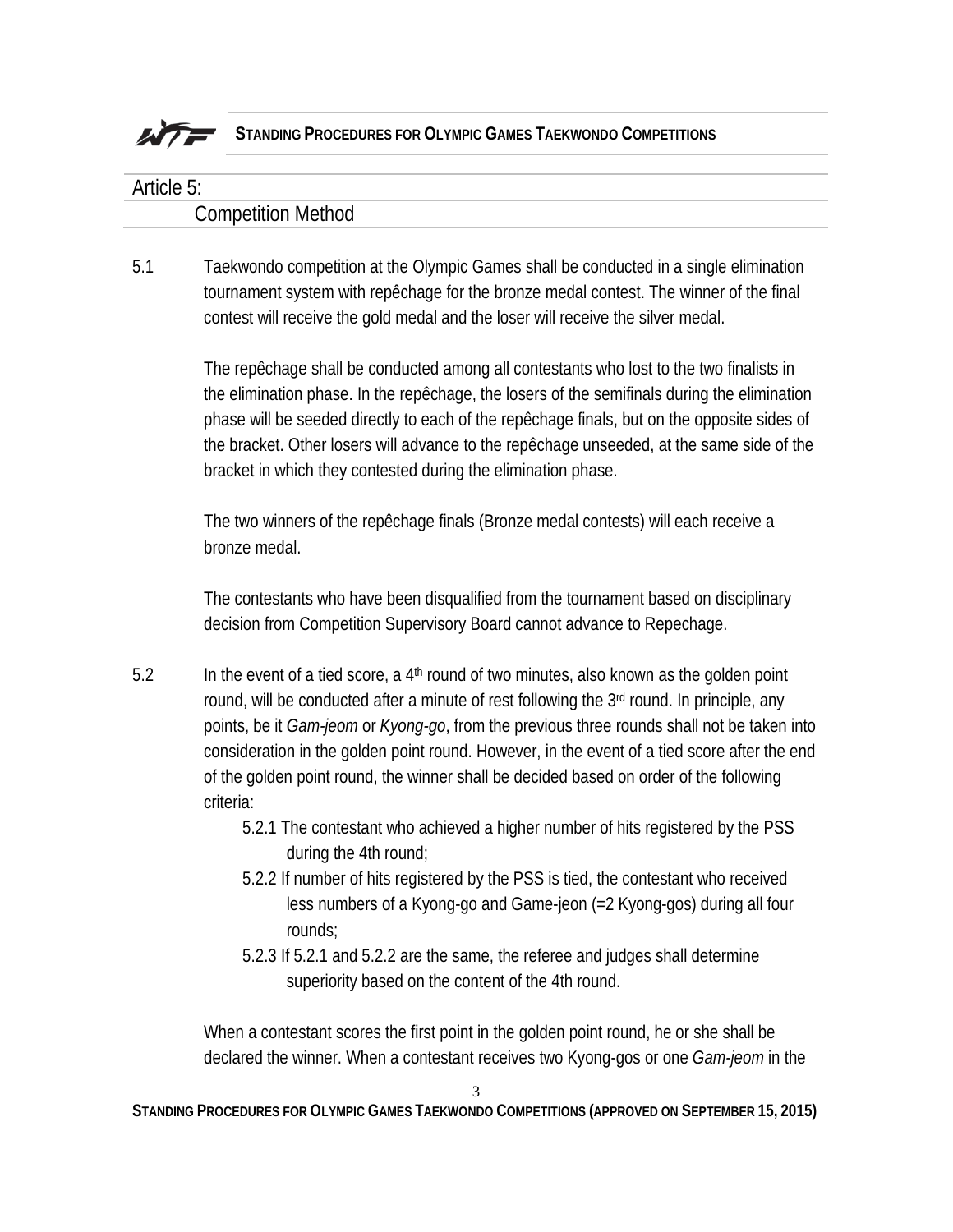golden point round, the opponent shall be declared as the winner.

- 5.3 Official standing of each division shall be as follows:
	- $\blacksquare$  1st place (Gold medalist): winner of the final contest
	- 2<sup>nd</sup> place (Silver medalist): loser of the final contest
	- 3rd place (Bronze medalists): winners of the finals of repechage (bronze medal contest)
	- 5th place: losers to the bronze medalists at the repechage final (bronze medal contest)
	- 7<sup>th</sup> place: losers to the 5<sup>th</sup> placed contestant at the repechage
	- 9th place: quarterfinalists who fail to advance either to semi-finals or repechage
	- 11<sup>th</sup> place: contestants who lost at the preliminary phase and fail to advance to repechage
	- Next position after 11th places athletes: Contestants who have not passed weighin or have been disqualified from the tournament.
- 5.4 **I**n case that the both contestants are disqualified from the tournament, following measures shall be taken.

In the case that the above situation happens in one of the semifinals, the losers to the two disqualified semi-finalists in the round of 16 shall advance to repechage in same side of bracket to compete against each other. Additionally, both losers to the two disqualified semi-finalists at the quarterfinal round shall advance to the repechage in the opposite bracket to compete against each other. Consequently, the number of repechage matches including bronze medal contests may be subject to change based on the situation.

The winner of the other semifinal contest shall be automatically declared the winner of that particular weight division without further contest as no contestant from the match of the two disqualified contestants shall advance to the final. In this case, no 2<sup>nd</sup> place award shall be given. The contestant who lost to the advancing finalist in the (clean) semifinal will be awarded a "bye" and seeded directly to the bronze medal contest (repechage final) on the opposite side of the bracket. The losers in both the round of 16 and the quarter-final matches of the winner of the weight class shall advance to the repechage on same sides of the bracket.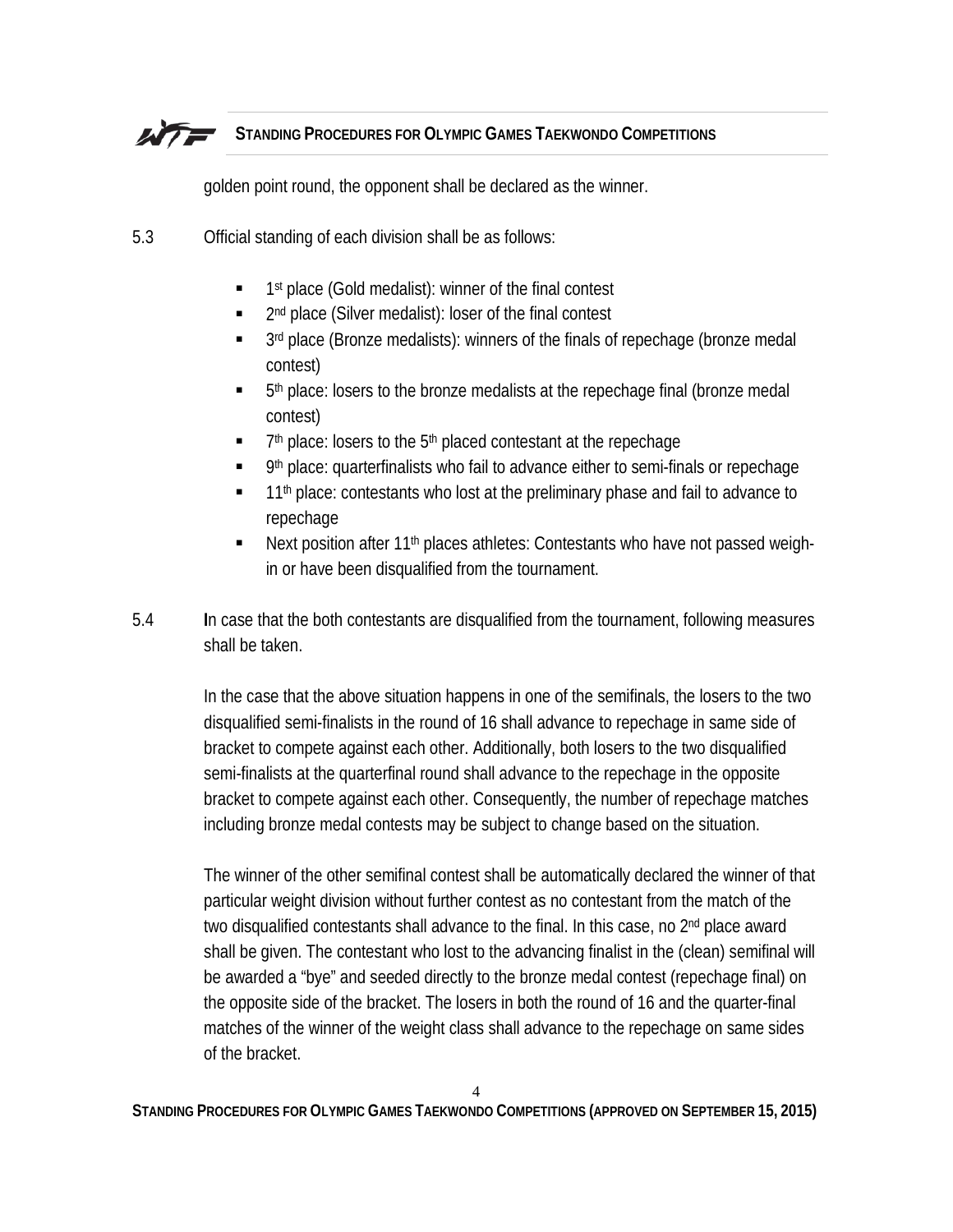

| Article 6: |                                                                                                                                                                                                                                                                                                                                                                                                                                                                                                       |  |  |
|------------|-------------------------------------------------------------------------------------------------------------------------------------------------------------------------------------------------------------------------------------------------------------------------------------------------------------------------------------------------------------------------------------------------------------------------------------------------------------------------------------------------------|--|--|
|            | <b>Technical Officials</b>                                                                                                                                                                                                                                                                                                                                                                                                                                                                            |  |  |
| 6.1        | International Technical Officials (ITOs), to be appointed by the WTF, are divided into<br>Technical Delegates (TD), Technical Controllers (TC), Competition Supervisory Board<br>(CSB), Review Jury (RJ) and International Referees (IR), while National Technical Officials<br>(NTOs) are appointed by the OCOG. The number of NTOs requires the approval of the<br>WTF.                                                                                                                             |  |  |
| 6.2        | The roles of Technical Delegates (TD) are to ensure that the WTF Competition Rules are<br>complied with and preside over the Head of Team Meeting and Drawing of Lots. Technical<br>Delegates shall review and approve contingency plans developed by the OCOG, and<br>make final decisions on such cases. TDs are also responsible for reviewing and approving<br>the referee assignment.                                                                                                            |  |  |
|            | As per any situation which is not prescribed either in WTF Competition Rules or Standing<br>Procedure, WTF Technical Delegate will make a decision and the decision shall be final.                                                                                                                                                                                                                                                                                                                   |  |  |
| 6.3        | The roles of Technical Controllers (TC) are to ensure the competition runs according to the<br>schedule and cooperate with the stakeholders of the taekwondo competition such as<br>ORIS, OCOG Technology, Sport Presentation and OBS in close communication with<br>OCOG Competition Manager. TCs are also responsible to issue 'Official Communication"<br>for the cases that shall be released. TCs are also responsible for overseeing and<br>approving the equipment and the result of weigh-in. |  |  |
| 6.4        | The roles of the Competition Supervisory Board (CSB) are to evaluate the performances of<br>referees, judges and review jury and take relevant disciplinary actions against them who<br>make misjudgments. CSB shall serve as Extraordinary Sanctions Committee to take                                                                                                                                                                                                                               |  |  |

- disciplinary actions to athletes and/or team officials who misbehaved and/or violate the rules of the WTF throughout the tournament including but not limited to disqualification from the Olympic Games Taekwondo Competition In addition, CSB members are responsible for assisting Technical Delegate(s) in medical matters, competition, etc.
- 6.5 The roles of the Review Jury (RJ) are to operate instant video replay system (IVR) upon request for review from the coach and make decisions on whether to accept or reject the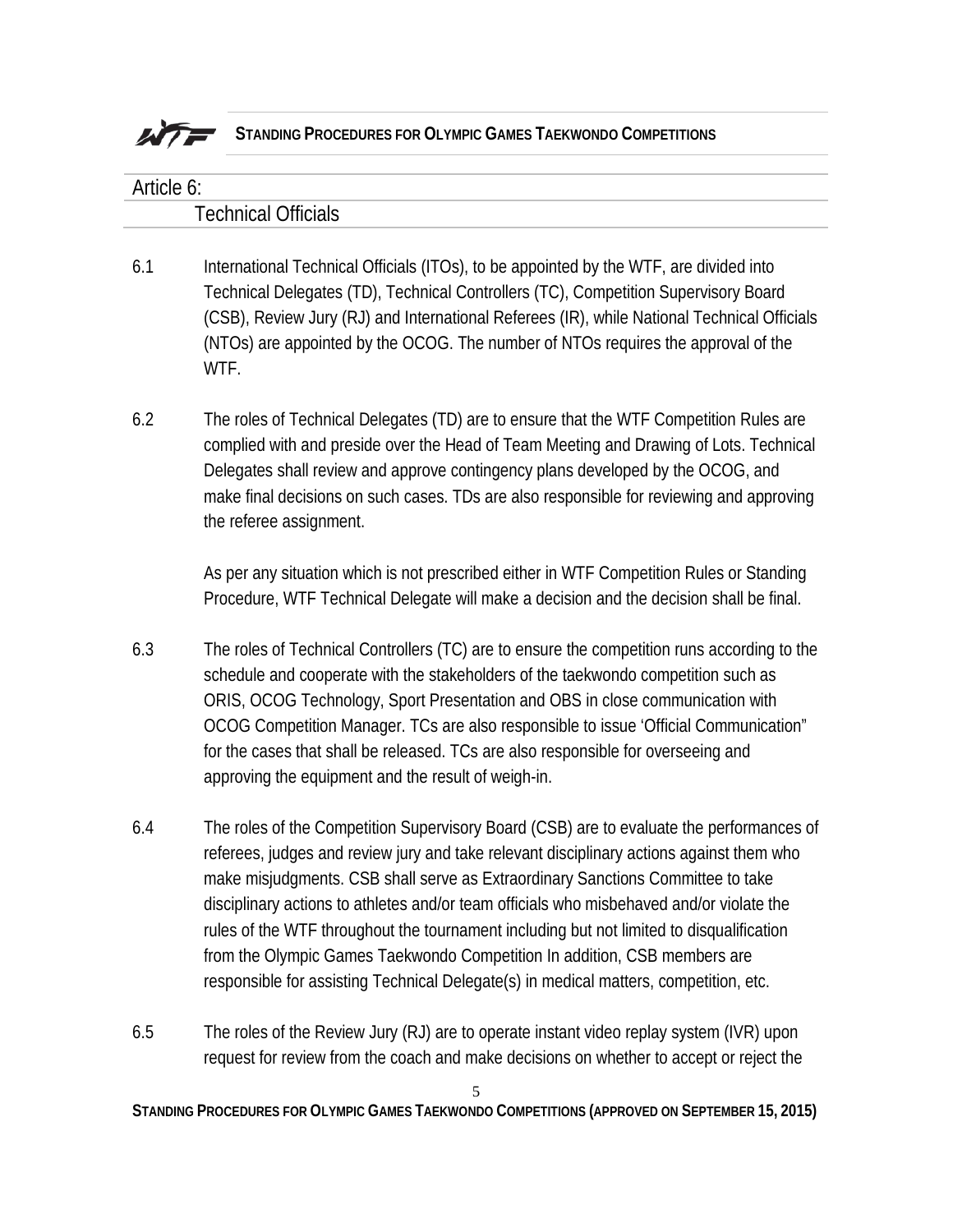request. RJ's decision is final and there shall be no further appeal from both coaches.

6.6 The roles of the International Referees (IR) are to officiate the competition. Roles of IRs are divided into Referee, Judge and Technical Assistants. In addition, IRs are responsible for conducting weigh-in and inspection with assistance of National Technical Officials.

| -<br>ாு     |  |
|-------------|--|
| ີ່<br>.<br> |  |

7.1 Procedures on appeal shall be in accordance with the WTF Competition Rules.

| --<br>ாப<br>_<br>$\mathbf{v}$<br>J. |  |
|-------------------------------------|--|
| ---<br>.                            |  |

The three main objectives of Test Events are to test the competition venue, in particular the Field of Play ("FOP") and all athlete facilities, train, coordinate and evaluate staff, contractor (if in place) and volunteer performance in an event environment and develop an effective integrated team structure and evaluate the performance of the technology systems and processes supporting all functional aspects of the venues and the overall Games environment. In principle, countries that have qualified for participation in the taekwondo competition at the Olympic Games are permitted to take part in the test event. Nonetheless, the WTF may select the participating countries, as the case may be.

#### Article 9:

#### Criteria for Quota Allocation for the Olympic Games

Qualification system – Games of XXXI Olympiad – Rio 2016 prevails over this document when it comes to qualification.

9.1 Each NOC can enter only one contestant per weight category.

9.2 The hosting country for all continental Olympic qualification events shall be decided by the

6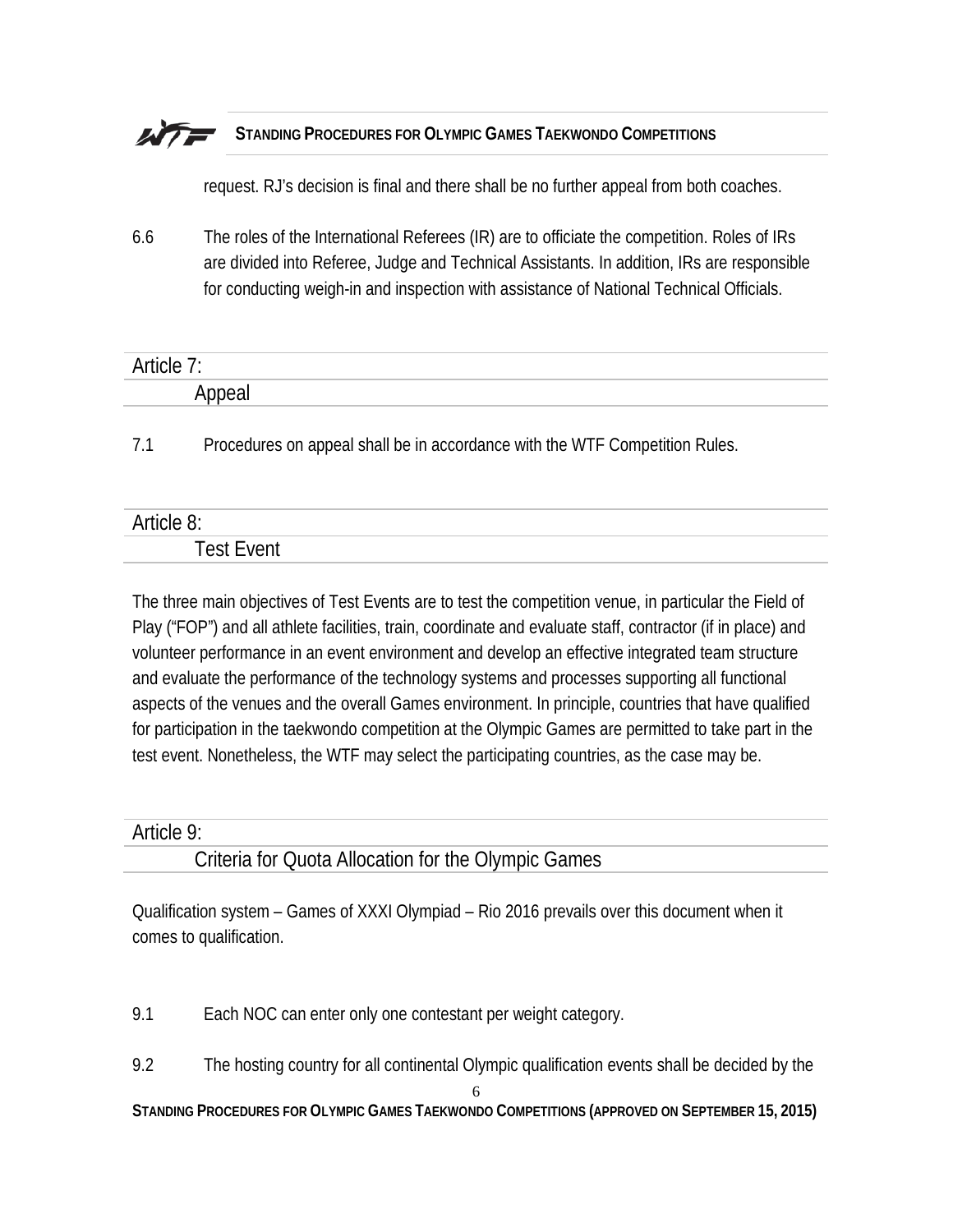respective Continental Union of the WTF. These qualification events will be operated by the event organising committee of each hosting country in close collaboration with the WTF.

- 9.3 Any athlete positioned in the top 6 of the WTF Olympic ranking list following the 2015 Grand Prix Final shall automatically qualify a place for his/her representing NOC with a maximum of one (1) NOC per weight category. Should an NOC have more than one (1) athlete in the top six (6) in a weight category the place will be allocated to the best ranked next eligible NOC.
- 9.4 A NOC can qualify a maximum of 4 male and 4 female athlete places via the Olympic Ranking position. Any NOC who qualifies a minimum of 2 male and 2 female players via the Olympic ranking system will be deemed to have qualified its total quota of places and shall not be permitted to enter the continental qualification events however, if a nation has not qualified a minimum of 2 places in male and 2 places in female via the Olympic Ranking position they shall be allowed to compete for the additional places via the continental qualification events.

9.5 Allocation of the qualification place obtained through WTF Olympic Ranking:

- 9.5.1 If the quota place was obtained through the WTF Olympic Ranking, the NOC may only enter athlete(s) who have been ranked within the top 20 of the WTF Olympic Ranking at point in time between December 2015 (published in January, 2016 Ranking) and June 2016 (published in July, 2016 Ranking).
- 9.5.2 The NOC shall have the right to accept or reject the qualification place achieved by this contestant within 2 weeks from the receipt of the notification from the WTF.
- 9.5.3 In case of rejection, the place shall be reallocated to the next highest ranked contestant in the WTF Olympic Ranking provided the replacement does not exceed the national quota of the reallocated NOC.
- 9.5.4 The NOC may replace the qualified athlete by no later than July 18, 2016 if the replacing athlete is ranked within top 20 of the pertinent Olympic weight division in the WTF Olympic Ranking anytime between December 2015 (January 2016 Ranking) and June, 2016 (July 2016 Ranking).
- 9.6 The host NOC has the right to choose two (2) male and two (2) female categories to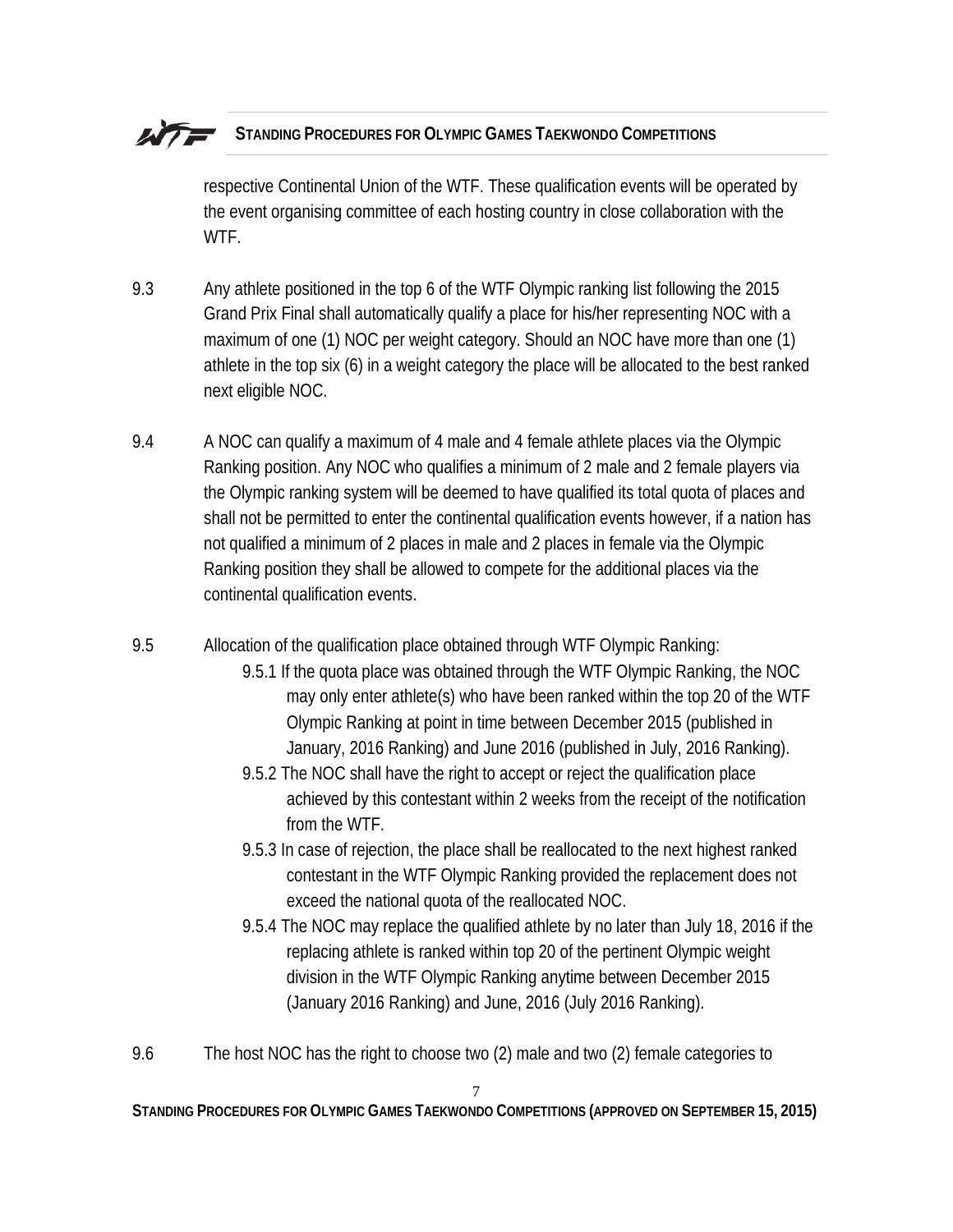compete at the Olympic games without the need to participate for qualification either via the Olympic ranking list or via the continental qualification events as long as athletes meet the eligibility requirements. The host NOC as with all other nations can qualify more than four (4) places via the Olympic ranking list. If the Host NOC has already qualified quota places through the WTF Olympic Ranking, the number of Host Country places shall be reduced accordingly; the unused Host Country places shall be reallocated through the Tripartite Commission Invitation Places. The host NOC must confirm its selection of weight classes by December 31st 2015, once the host NOC has confirmed its weight classes this cannot be changed.

- 9.7 The allocation of Tripartite Partite Invitation Place (called "TPIP" hereinafter) shall be agreed upon between the parties that comprise the Commission; the International Olympic Committee (IOC), the Association of National Olympic Committees (ANOC) and the WTF. Two (2) men and two (2) women shall be allocated in the weight divisions which were not chosen by the host NOC. After allocation of TPIP, the number contestants of all weight categories shall be same.
- 9.8 All athletes selected by any NOC must fulfil the minimum eligibility requirements set by the WTF unless an athlete has qualified a place for his/her NOC through continental qualification tournament
- 9.9 Continental Qualification Tournament
	- 9.9.1 The WTF, in cooperation with each of the five Continental Taekwondo Unions of Africa, Asia, Europe, Oceania and Pan America, shall conduct the Continental Taekwondo Qualification Tournament in between January, 2016 and April, 2016.
	- 9.9.2 The procedure to allot the continental quota for the Olympic Games was based on criteria such as, but not limited to, the number of member national associations belonging to each continental union, past results at the Olympic Games and at the WTF promoted championships.

The top ranked men and women contestants of each weight category from Oceania will qualify his/her NOC for the Olympic Games from the continental qualification tournament in Oceania; thus a total of four (4) men and four (4)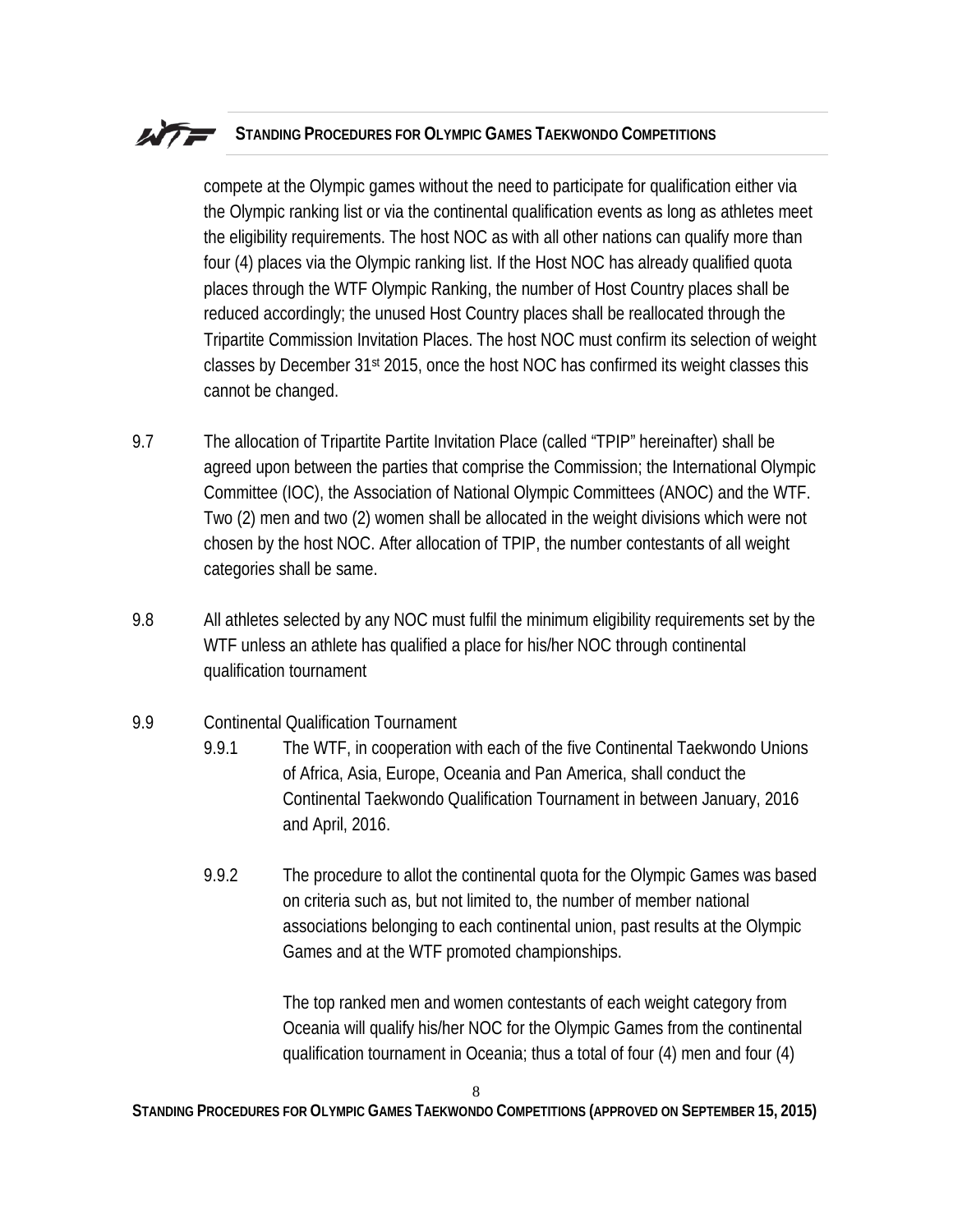

women. The loser of the final shall be classified as the 2<sup>nd</sup> place.

The top two (2) ranked men and women contestants of each weight category from Africa, Asia, Europe and Pan America will qualify his/her NOC for the Olympic Games from the continental qualification tournament held respectively in Africa, Asia, Europe and Pan America; making a total of eight (8) men and eight (8) women. The loser to 1st placed athlete in the semi-final shall be classified as 3rd place.

- 9.9.3 An NOC, other than the host country can participate in continental qualification tournament so long as:
	- The applying weight categories in the continental qualification tournament are not those already qualified through Olympic Ranking; and
	- The number of the contestants qualified through Olympic Ranking of the pertinent NOC does not exceed the maximum quota of two (2) men and two (2) women respectively.

| −                                             |  |
|-----------------------------------------------|--|
| $D_{\Omega}$<br>اء⊿َ<br>וו<br>DUPILI<br>ぃ<br> |  |

- 10.1 The Anti-Doping Codes shall apply to taekwondo competitions at the Olympic Games and all Qualification Tournaments. Doping tests will be conducted at the world and continental taekwondo qualification tournaments.
- 10.2 For continental taekwondo qualification tournaments, mandatory doping tests will be conducted for all qualified contestants.
- 10.3 In the Olympic Games, if a gold medalist is disqualified after having violated the Anti-Doping Codes, the contestant shall be removed from the final standings. The silver medalist will move up the final standings and be awarded the gold medal. There will be no further changes to the final standings.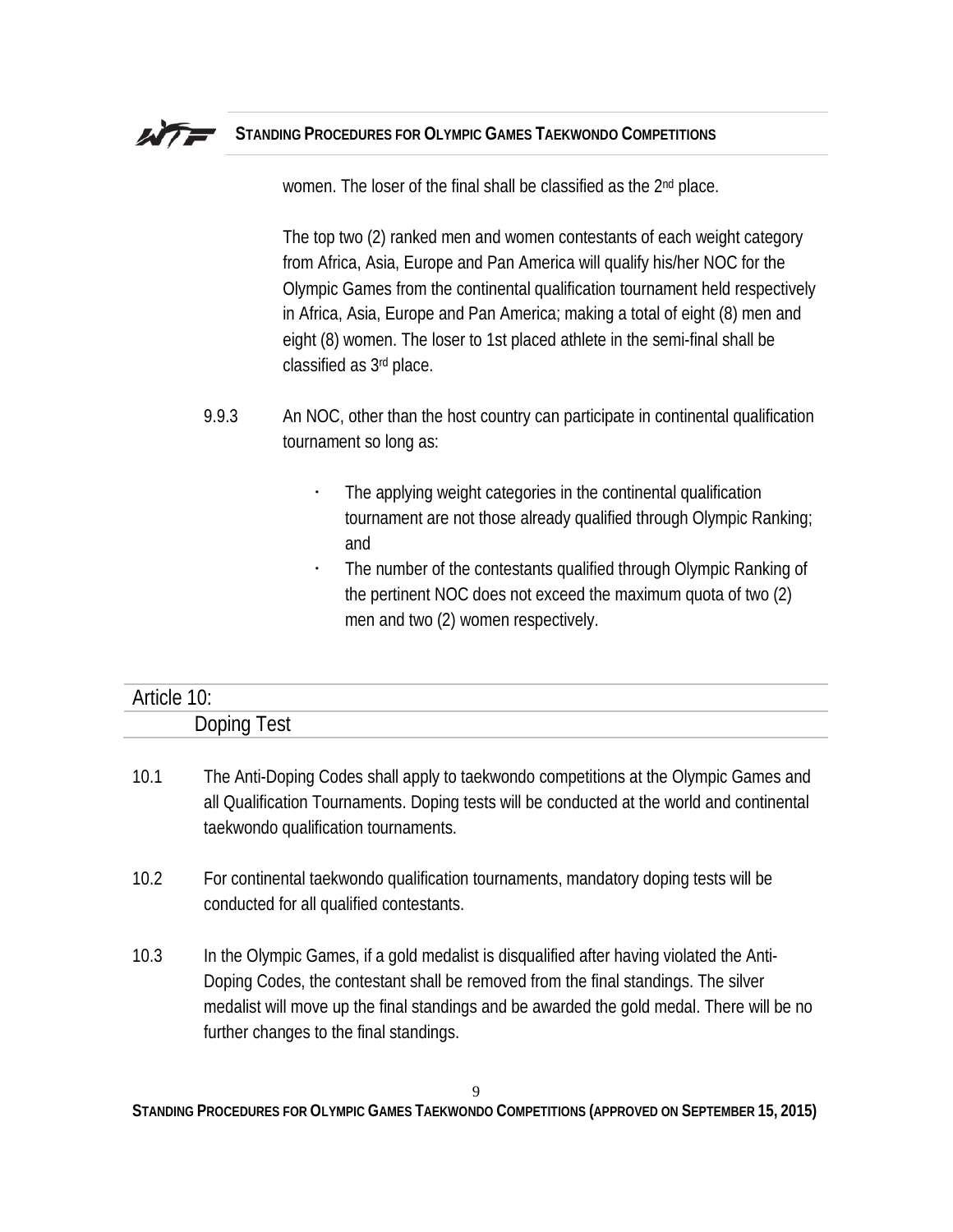If any other medalist other than the gold medalist is disqualified, there will not be any changes to the final standings.

## Article 11:

#### Reallocation of unused quota places

If an allocated quota place is not confirmed by the NOC by the confirmation of quota place deadline or is declined by the NOC, the quota place will be reallocated as follows:

- 11.1 If the quota place was obtained through WTF Olympic Ranking, it will be reallocated to the NOC of the next highest ranked athlete in the same weight category based on the WTF Olympic Ranking of December 2015 (which reflecting the results up to the GP Final 2015), as long as the NOC does not exceed the maximum quota of four (4) men and four (4) women.
- 11.2 If the quota place was obtained through a Continental Taekwondo Qualification Tournament, it will be reallocated to the NOC of the next highest ranked athlete at the pertinent Continental Qualification Tournament in the respective weight category, as long as the NOC does not exceed the quota of two (2) men and two (2) women
- 11.3 If the host NOC has already qualified places through WTF Olympic Ranking, the number of Host Country places shall be reduced accordingly; the unused Host Country places shall be reallocated through the Tripartite Commission Invitation Places. The same process applies should the host NOC decide not to use the available Host Country places or should the selected athlete(s) by the Host NOC not meet the minimum eligibility requirements, these places shall be reallocated through the Tripartite Commission Invitation Places.
- 11.4 If the Tripartite Commission is not able to allocate a Tripartite Commission Invitation places, it will be reallocated to the NOC of the next highest ranked athlete in the same weight category based on the WTF Olympic Ranking of December 2015 (which reflecting the results up to the GP Final 2015), as long as the NOC does not exceed the quota of two (2) men and two (2) women.